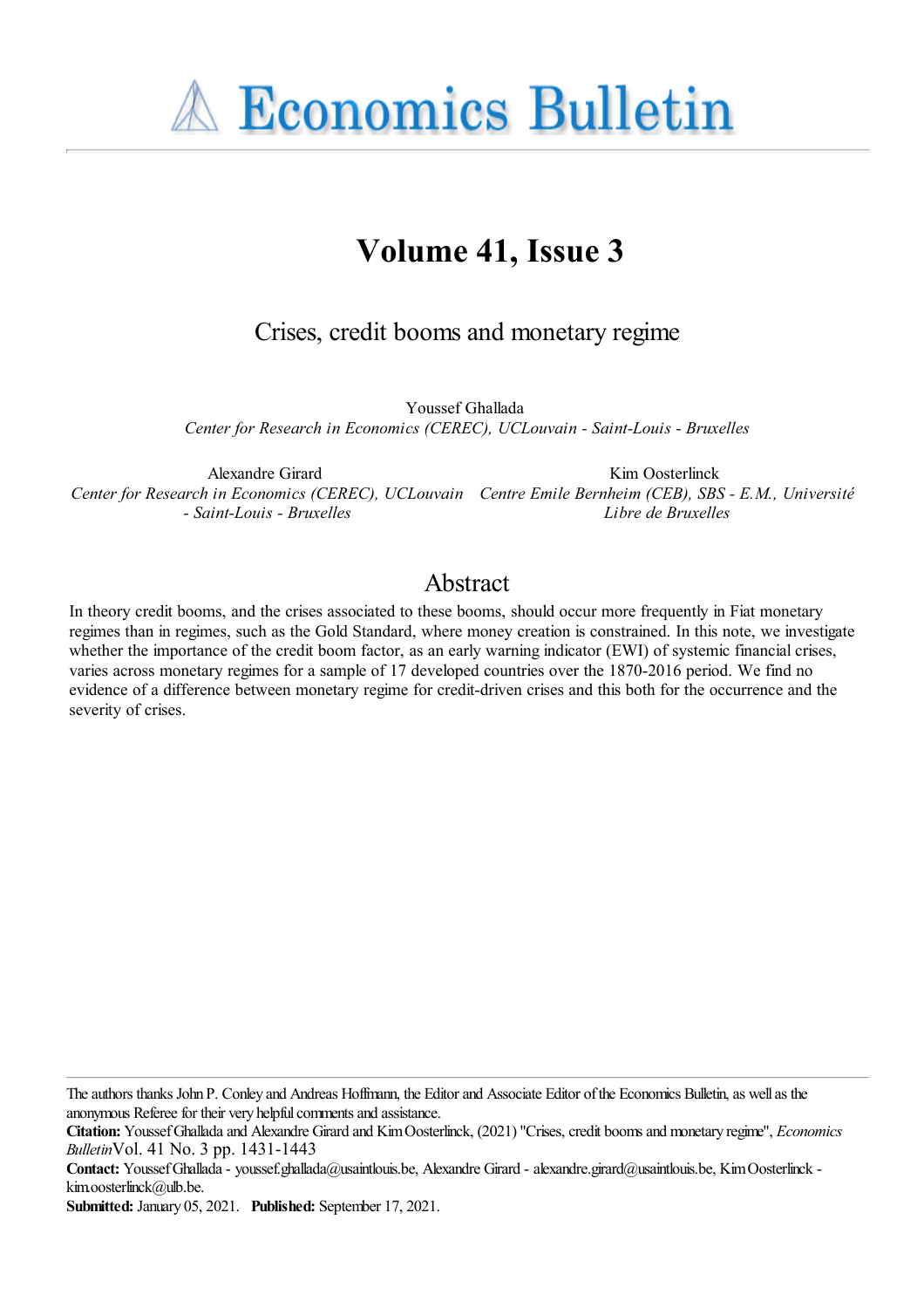#### **1 Introduction**

Since the Global Financial Crisis (GFC), the Early Warning Indicators' (EWI) literature has attempted to find crises' determinants and their link with financial cycles. <sup>1</sup> The determinants often put forward are capital bonanza, expansionary or loose monetary policy, easy credit, and financial deregulation and innovation [\(Bordo and Meissner, 2016\)](#page-12-0). Rapid credit growth (i.e. credit boom) is often considered as a key determinant in these long-term perspective studies and seems to form a near-consensus in the literature [\(Jorda et al., 2011;](#page-12-1) Schularick [and Taylor, 2012;](#page-13-0) [Borio, 2014\)](#page-12-2). Based on an empirical analysis covering post-war financial crises, [Greenwood et al. \(2020\)](#page-12-3) report that rapid credit and asset price growth over the prior three years, is linked to a 40% probability of entering a financial crisis within the next three years. These authors even suggest that crises are substantially predictable. The predictable nature of crises is however debated. [Bordo and Meissner \(2016\),](#page-12-0) and [Bordo \(2018\)](#page-12-4) highlight indeed that crises are not all driven by credit booms and more specifically credit-driven asset price booms.

In this paper, we explore the credit boom explanation and investigate whether this determinant, as an early warning indicator, varies across monetary regimes. Indeed, although credit booms can be a potential factor for crises occurrence, the prerequisite is that the financial and monetary environment enables this boom to happen. Intuitively, the credit boom factor is more a feature of the Fiat monetary regime, as the latter is more elastic than any commodity regime. Financial deregulation, the rise of credit in the economy and the passage to the floating exchange rate are factors that sustain this hypothesis. Additionally, from the perspective of the Austrian School, more disciplined and less discretionary monetary institutions lead to less distorted interest rates and thus, reduce the likelihood of credit-boom-driven crises. According to [White \(2011\),](#page-13-1) for example, a gold standard regime with free banking would restrain credit boom crises from happening since once demand for credit increases, interest rates would go up, <sup>2</sup> preventing a credit frenzy to occur and a critical bubble to be formed. Instead, in the Fiat standard, monetary expansion can keep interest rates at low levels for longer periods. This can generate credit booms leading to overconsumption and malinvestments. In either case, the main idea is that credit-driven

<sup>&</sup>lt;sup>1</sup> For a survey of the literature, see **Bordo and Meissner (2016)**.

<sup>2</sup> What Hayek calls "the interest brake", see [Garrison \(2006](#page-12-5)).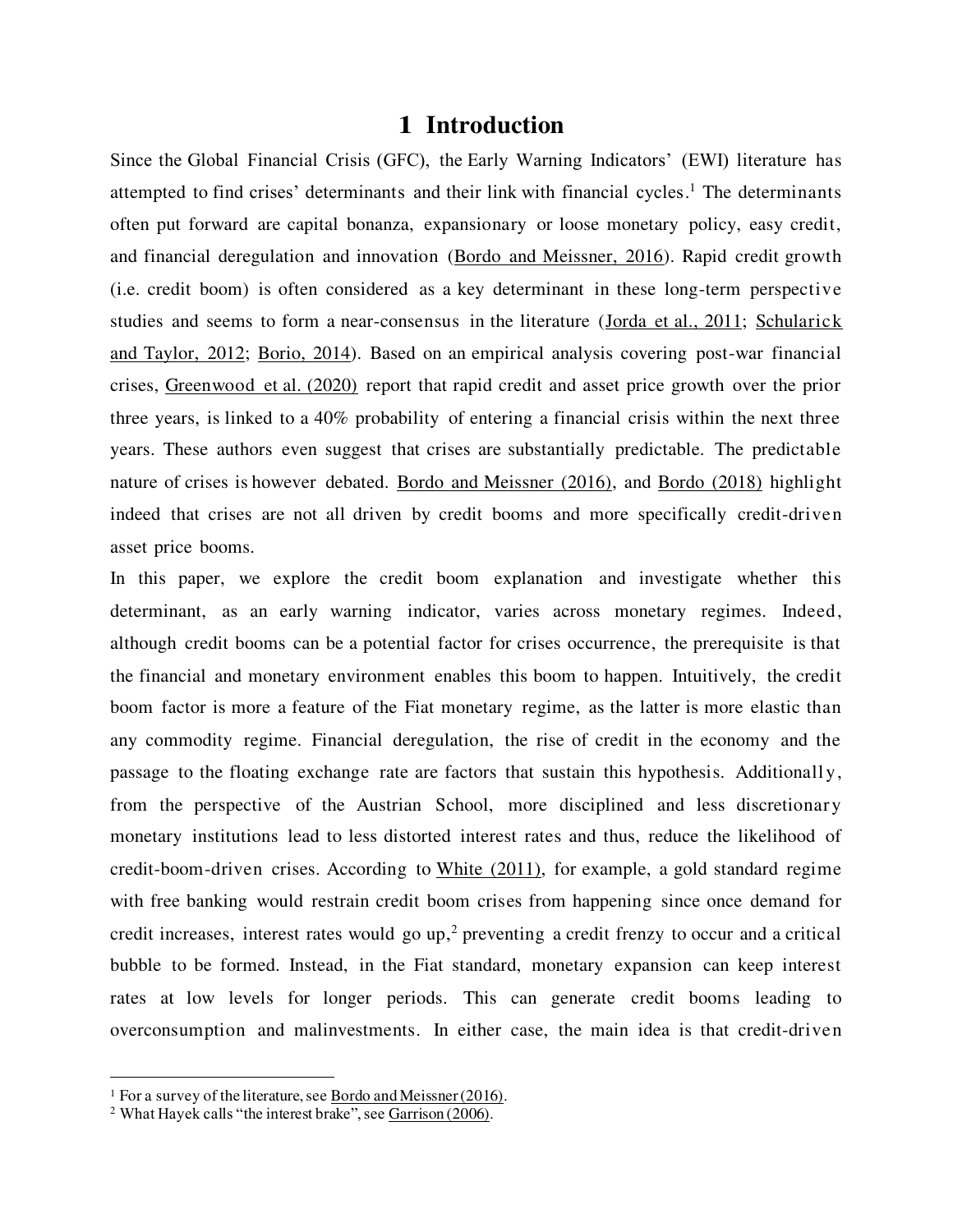crises are, in theory, more likely to occur under the current Fiat standard, as there is no "hard money" rule to contain credit growth.

In the literature, long-term studies of crises determinants provide evidence of an average effect of credit growth over time. Little is said about this effect subject to the monetary regime in place. The exception being the study of [Schularick and Taylor \(2012\)](#page-13-0), which distinguishes the pre-WWII period from the post-WWII one and the study of [Meissner](#page-12-6)  [\(2013\)](#page-12-6), which focuses on the Classical Gold Standard (CGS).

In this paper, we examine whether the credit boom narrative holds for each monetary regime. Using [Schularick and Taylor \(2012\)](#page-13-0)'s empirical strategy, we find no evidence of specific differences between monetary regimes with respect to the credit boom determinant. The same holds for the analyses of differences in the severity of credit-driven crises.

### **2 Econometric Specification**

In line with the empirical strategy of [Schularick and Taylor \(2012\)](#page-13-0), our baseline model is a logit equation. Interaction variables are used to assess differences of credit growth effect on crises occurrence across monetary regimes. The equation is as follows:

## Logit  $(p_{ii}) = \beta_0 + \beta_1(L)CreditGrowth_{it} + \beta_2MonetaryRegime_{it} + \beta_3(L)(CreditGrowth_{it}$  $\mathcal{A}$ *MonetaryRegime<sub>it</sub>* )**+**  $\beta_4 X_{it}$  +  $\varepsilon_{it}$  (1)

Where  $p_{it}$  is the probability that a systemic financial crisis occurs in country *i* at time *t* and logit  $(p_{it}) = \log(\frac{p_{it}}{1-p_{it}})$  represents the log of the odds ratio. *CreditGrowth<sub>it</sub>* is the variation of the logarithm of total real loans to the non-financial private sector<sup>3</sup> in country *i* at time *t* and captures the credit growth effect. *MonetaryRegime<sub>it</sub>* is the vector of dummy variables of monetary regimes in country *i* at time *t* (Classical Gold Standard; Other Pre-14 monetary regimes; Interwar period; Bretton Woods period), with the Fiat standard as control.

Finally, we add lags  $-5$  in total – to the credit growth variable to catch its dynamics since this variable may take time to affect the likelihood of a crisis. We also include the controls (X) as **Schularick and Taylor**  $(2012)^4$  and add country fixed effects to control for countries' characteristics. We do not include time fixed effects because our time variables would be collinear with our monetary regime variables. Finally,  $\varepsilon_{it}$  represents the error term

<sup>&</sup>lt;sup>3</sup> The ratio loans/broad money varies from 0.83 (Interwar) to 1.27 (Fiat).

<sup>&</sup>lt;sup>4</sup> That is, loans/GDP, short-term interest rate, GDP per capita growth and inflation.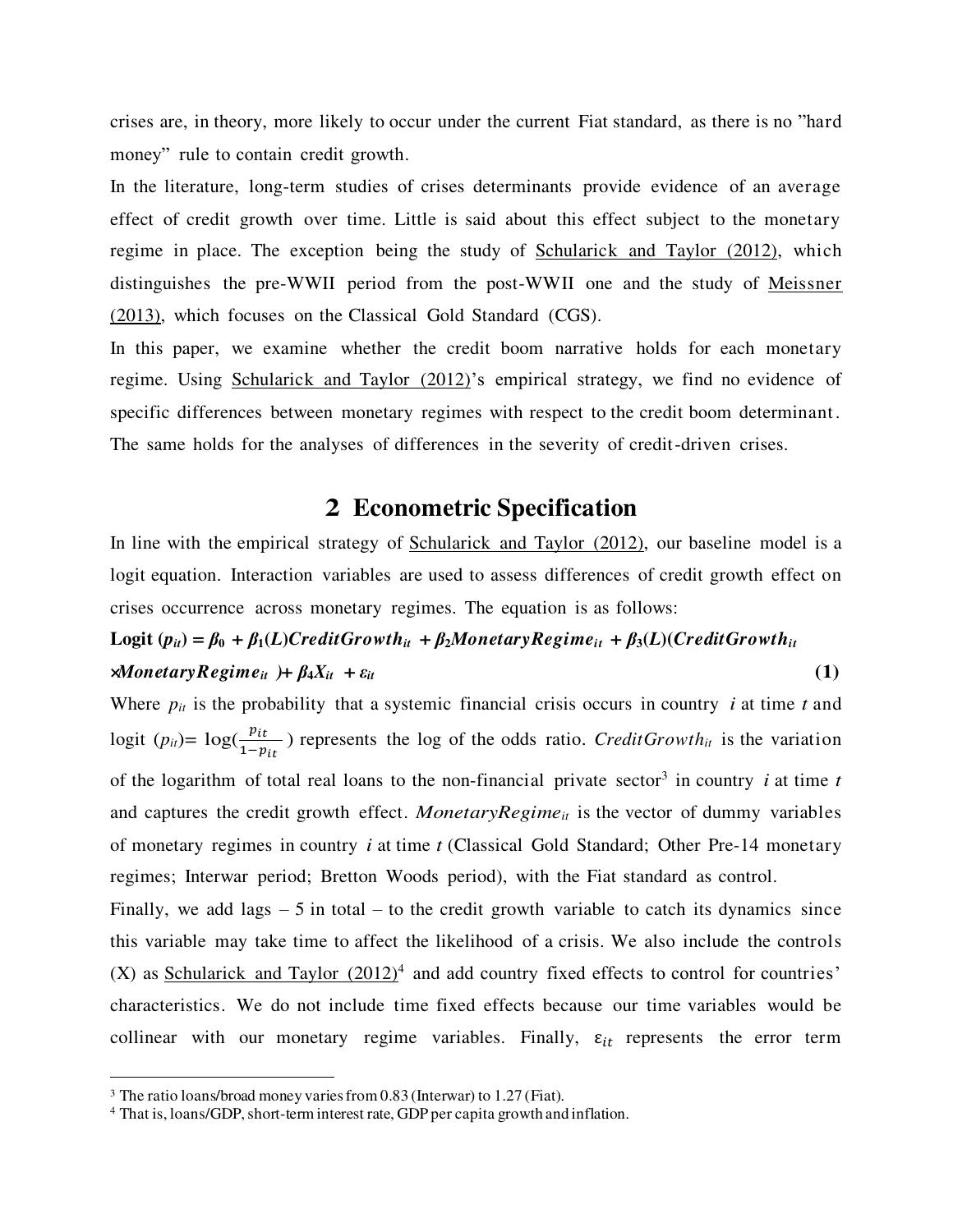encompassing the unexplained factors influencing crises' occurrence.

In a second phase, we estimate a similar equation with crisis intensity as dependent variable to analyze if there is any difference between regimes in terms of credit-driven crisis severity. We use a Tobit estimation to deal with the omitted zero values issue. Beforehand, we added zeros for the non-crises periods.

#### **3 Data**

Data on credit, crisis occurrences and control variables are from <u>Jorda et al. (2016)</u>.<sup>5</sup> The data series are made of a Panel of 17 developed countries for a period that goes from 1870 to 2016.<sup>6</sup> Variables of monetary regimes for each country at time *t* are constructed using different sources such as [Officer's \(2008\)](#page-12-8) and [López-Córdova and Meissner](#page-12-9)'s (2003). Data on crisis intensity are from Reinhart et Rogoff  $(2014)^7$ . Table I provides the descriptive statistics of the main variables used for each main monetary regime.

| <b>Variables</b>              | <b>Classical Gold Standard</b> |          |            |            | <b>Other Pre-14 regimes</b> |                |             |            | Interwar regimes |            |     |             |            |            |            |
|-------------------------------|--------------------------------|----------|------------|------------|-----------------------------|----------------|-------------|------------|------------------|------------|-----|-------------|------------|------------|------------|
| In proportion                 | Obs                            | Mean     | <b>StD</b> | <b>Min</b> | <b>Max</b>                  | Obs            | <b>Mean</b> | <b>StD</b> | <b>Min</b>       | <b>Max</b> | Obs | <b>Mean</b> | <b>StD</b> | <b>Min</b> | <b>Max</b> |
| Δlog(loans) (Credit Gr.)      | 493                            | 0,05     | 0,07       | $-0,40$    | 0,36                        | 98             | 0,09        | 0,19       | $-0,26$          | 1,32       | 314 | 0,03        | 0,12       | $-0,58$    | 0,64       |
| Δlog(CPI) (Inflation)         | 562                            | 0,00     | 0,04       | $-0,20$    | 0,28                        | 169            | 0,01        | 0,07       | $-0.31$          | 0,29       | 323 | 0,09        | 1,17       | $-0,22$    | 20,78      |
| <b>Short term Int. Rate</b>   | 508                            | 0,04     | 0,01       | 0,01       | 0,12                        | 159            | 0,05        | 0,02       | 0,02             | 0,14       | 304 | 0,05        | 0,02       | 0,00       | 0,11       |
| Loans/GDP                     | 501                            | 0,47     | 0,29       | 0,02       | 1,51                        | 106            | 0,14        | 0,11       | 0,00             | 0,54       | 316 | 0,51        | 0,37       | 0,05       | 1,68       |
| $\Delta$ (Inv/GDP)            | 517                            | 0,00     | 0,02       | $-0,06$    | 0,07                        | 125            | 0,00        | 0,02       | $-0.05$          | 0,10       | 277 | 0,00        | 0,03       | $-0.21$    | 0,13       |
| <b>Systemic Fin. Crisis</b>   | 566                            | 0,05     | 0,21       | 0          | 1                           | 182            | 0,05        | 0,23       | 0                |            | 323 | 0,08        | 0,28       | 0          | 1          |
| Crisis Intensity (Index)      | 14                             | 15,81    | 10,96      | 2,80       | 48                          | $\overline{2}$ | 7,00        | 0,57       | 6,60             | 7,40       | 26  | 20,60       | 14,01      | 6,20       | 60,60      |
| <b>Variables</b>              | <b>Bretton Woods</b>           |          |            |            | <b>Fiat regime</b>          |                |             |            |                  |            |     |             |            |            |            |
| In proportion                 |                                | Obs Mean | <b>StD</b> | <b>Min</b> | <b>Max</b>                  | Obs            | Mean        | <b>StD</b> | <b>Min</b>       | <b>Max</b> |     |             |            |            |            |
| Δlog(loans) (Credit Gr.)      | 404                            | 0,09     | 0.08       | $-0,14$    | 0,78                        | 765            | 0,04        | 0,06       | $-0.19$          | 0,30       |     |             |            |            |            |
| $\Delta$ log(CPI) (Inflation) | 408                            | 0,04     | 0.05       | $-0.19$    | 0,56                        | 765            | 0,04        | 0,04       | $-0.01$          | 0,32       |     |             |            |            |            |
| <b>Short term Int. Rate</b>   | 396                            | 0,04     | 0,02       | 0,00       | 0,12                        | 765            | 0,06        | 0,05       | $-0.02$          | 0,21       |     |             |            |            |            |
| Loans/GDP                     | 406                            | 0,42     | 0,20       | 0,07       | 1,01                        | 765            | 0,84        | 0,32       | 0,20             | 2,05       |     |             |            |            |            |
| $\Delta$ (Inv/GDP)            | 397                            | 0,00     | 0,02       | $-0.09$    | 0,09                        | 765            | 0,00        | 0,01       | $-0.08$          | 0,07       |     |             |            |            |            |
| <b>Systemic Fin. Crisis</b>   | 408                            | 0        | 0          | 0          | 0                           | 765            | 0,03        | 0,17       | 0                |            |     |             |            |            |            |
| Crisis Intensity (Index)      | 0                              | N/A      | N/A        | N/A        | N/A                         | 13             | 12,69       | 7,23       | 2,10             | 23.30      |     |             |            |            |            |

Table I: Descriptive Statistics

<sup>5</sup> Regarding crises occurrence, we rely on JST's data but some divergences exist in the literature. One illustration is the Canadian case. In JST's dataset, the 1907 crisis is included while Bordo, Redish, and Rockoff (2014), who are credible on this issue, state that Canada did not experience a crisis for our period of study. As a robustness check, we run the regressions without crises for Canada and the results are not sensitive to such a change. The results are available upon request.

<sup>&</sup>lt;sup>6</sup> The data are available at their website[: https://www.macrohistory.net/database/](https://www.macrohistory.net/database/)

<sup>&</sup>lt;sup>7</sup> Originally from an unpublished work o[f Harris et al. \(2014\).](#page-12-10)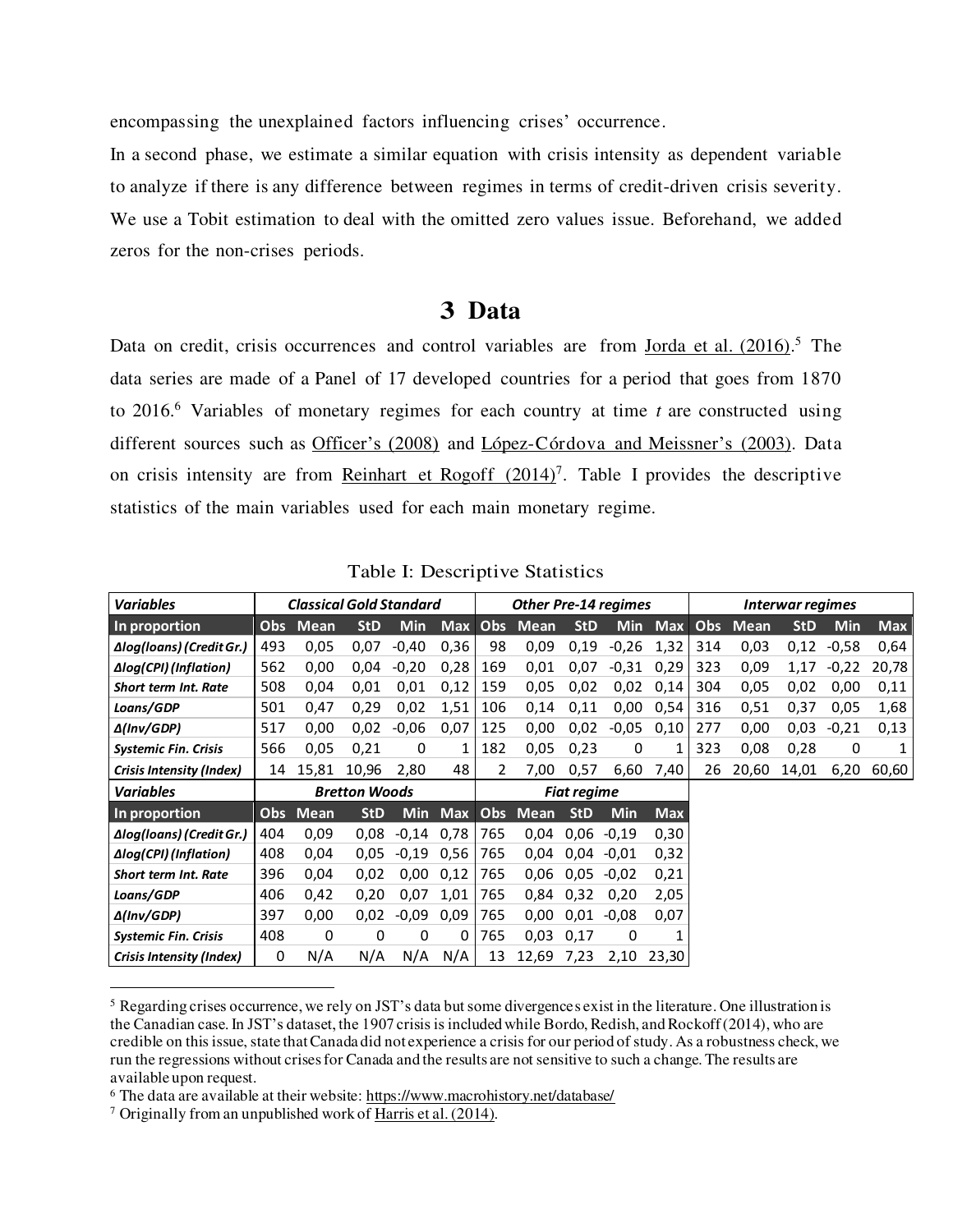The CGS exhibits the lowest average inflation but remains the one with the highest variability.<sup>8</sup> By contrast, the CGS exhibits the lowest variability in short-term interest as most countries played, to some extent, by the "rules of the game".

The Fiat regime displays the highest level of debt to GDP as economies have the highest degree of financialization in that period. Change in the level of investment to GDP is quite similar across monetary regimes. The frequency of financial systemic crisis is the highest in the Interwar period. The 1929 crisis explains this result, as it spread on most developed countries.

In proportion, crises are more frequent in the CGS than in the Fiat regime. This relates to the absence of deposit insurance scheme, causing more bank runs compared to post-WWII periods.<sup>9</sup> In addition, most countries experienced more or as many episodes of crises during the CGS than in the Fiat standard (Graph 2). Furthermore, the high yearly frequency of crises in the CGS (Graph 1) suggests that crises were more contagious in this era. Interestingly, the average crisis intensity gap between the CGS and the Fiat regime remains quite small. The smaller proportion of the financial sector in the economy during the CGS and the higher fiscal costs to mitigate crises during the Fiat period help explaining this finding.<sup>10</sup>

Credit growth is slightly higher during the CGS relative to the Fiat regime. Nonetheless, these credit growths do not necessarily fuel assets-booms that led to crises. As an illustration, [Meissner \(2013\)](#page-12-6) shows that the early 1880s, the period 1894-1895 and the years circa 1900 were all periods with high money growth in most countries, but with a small number of crises. Graph 1 shows corroborating results, as we observe credit growth peaks with low frequency of crises for these periods.

Interestingly, the Bretton Woods period exhibits, on average, the highest credit growth, but no systemic financial crises occurred. Capital controls and pegged exchange rates, applied during this system, explain this relative stability. The former enables member countries to avoid speculative attacks while the latter allowed them to alter their parity to gold and the dollar to offset important disequilibrium [\(Bordo and Schwartz, 1999\)](#page-12-11).

<sup>&</sup>lt;sup>8</sup> See <u>Bordo and Schwartz</u> (1999).

<sup>&</sup>lt;sup>9</sup> Se[e Schularick and Taylor \(2012](#page-13-0)).

<sup>10</sup> Se[e Bordo and Meissner \(2016\)](#page-12-0).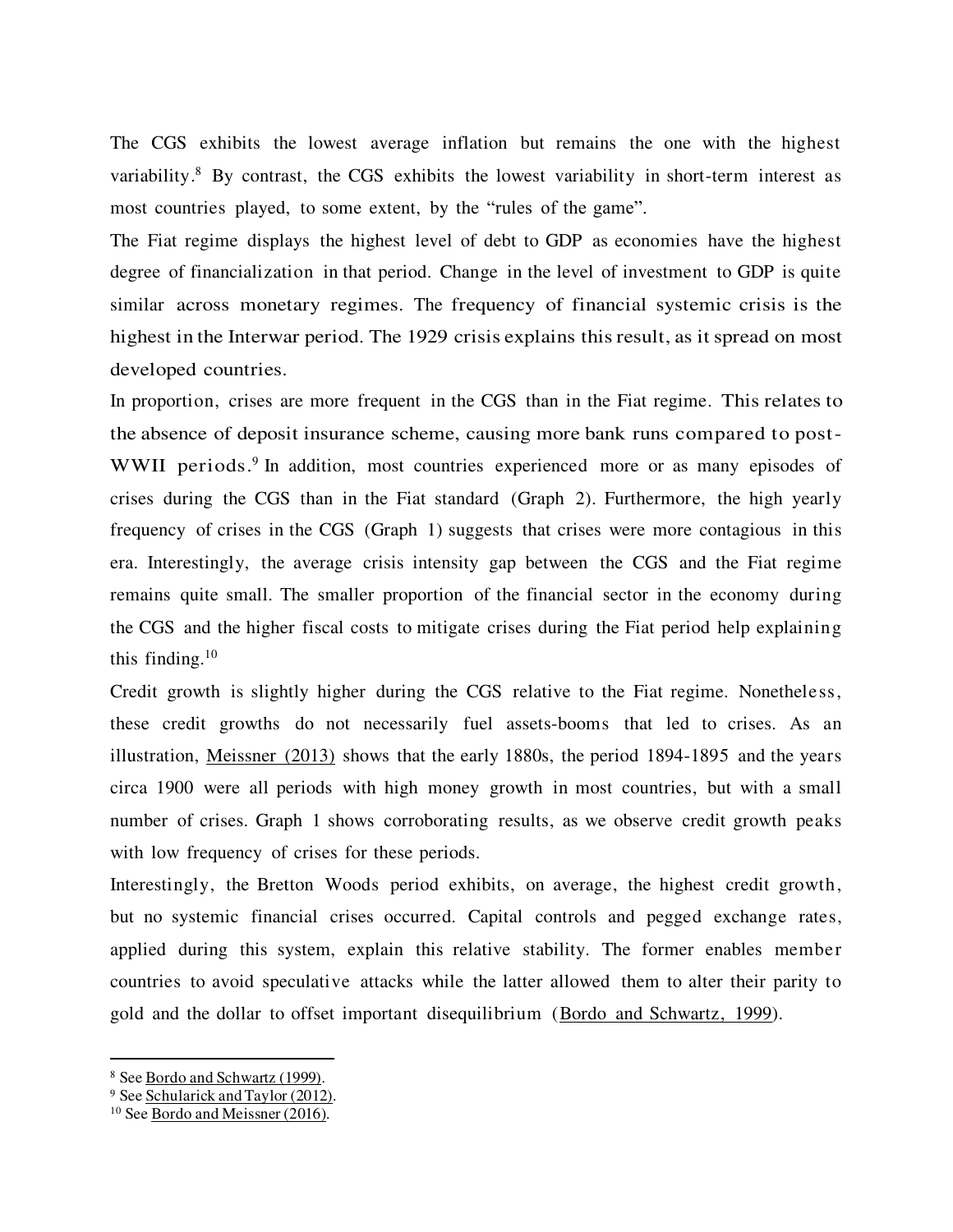#### Graph 1: Credit-Driven Crises: Classical Gold Standard vs Fiat Standard

Notes: In this graph, whether we look at the CGS or the Fiat Standard, the decline of credit growth is followed by a crisis in an interval of less than 5 years, at least for the widespread crises.



Graph 2: Crises by country and Monetary regime

Notes: This graph shows the number of crises by country. The crises are grouped by the monetary regime in place. Apart for Switzerland and the UK, all countries that were once on gold standard had more or as much episodes of crises during the CGS than in the Fiat standard.

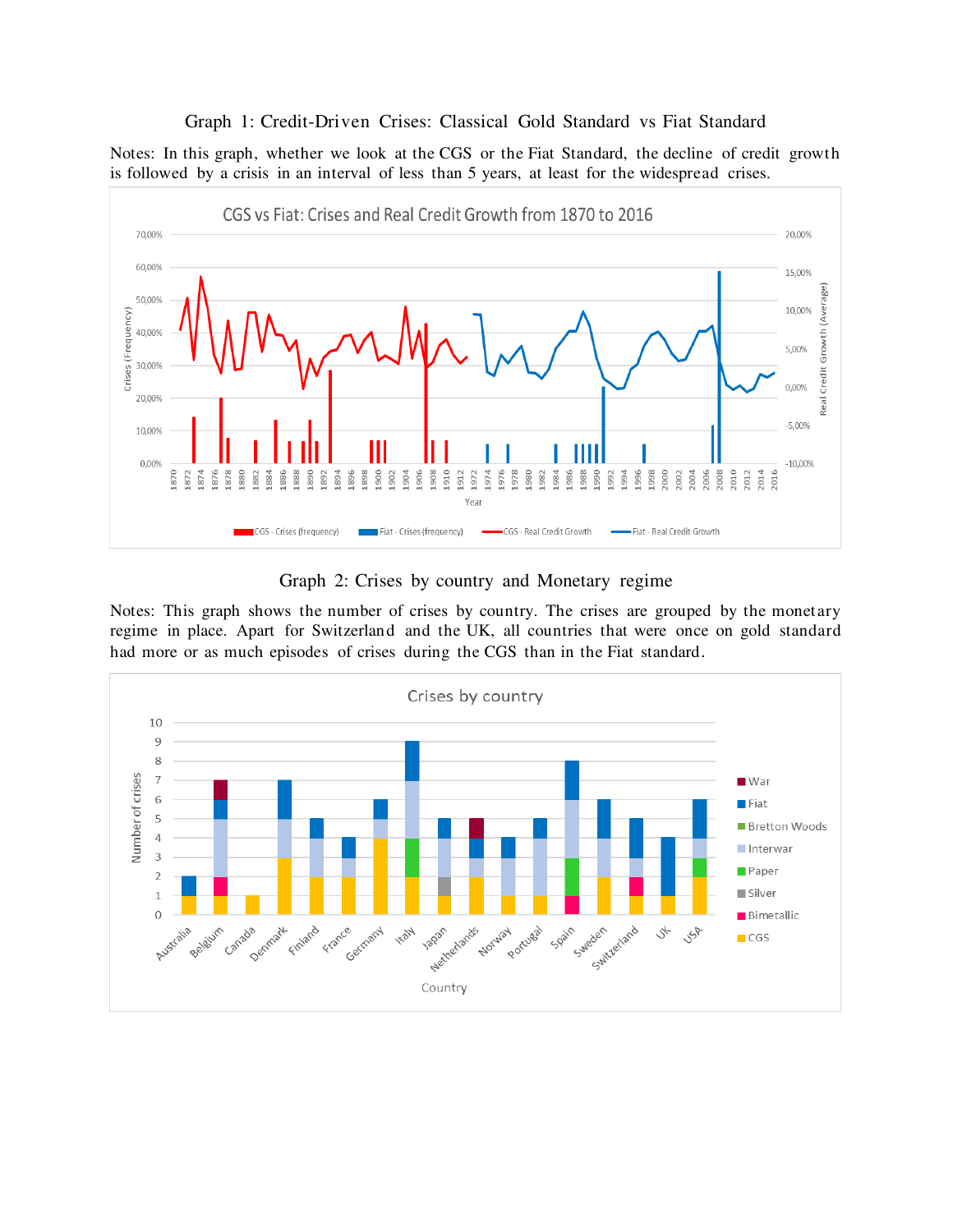## **4 Estimation results and discussion**

Table II reports the logit estimation results and the average effect of the credit boom throughout the whole sample. The overall effect<sup>11</sup> of the credit growth on the probability of crisis occurrence is significant and positive, in line with the findings of the literature for the 3 specifications. Consistent with the result of [Schularick and Taylor \(2012\)](#page-13-0), out of the five lags, only the second one is significant and positive, and can be interpreted as the time when the variable has the strongest effect. This corroborates the study of [Greenwood et al. \(2020\)](#page-12-3)  which shows that rapid credit and asset price growth over the past three years, is linked with a 40% probability of entering a financial crisis within the next three years.

In Table III, as we add interaction terms to take into account the different monetary regimes, the credit growth variable and its lags are related to the control group (i.e. the Fiat standard). Since the sum of the lag coefficients of the control group are significant,<sup>12</sup> we confirm the overall effect of credit growth on the probability of crisis occurrence. In addition, the first lag of credit growth rather than the second one is positive and significant, indicating that credit-driven crises are triggered more abruptly under the Fiat regime than on average for the whole sample period.

By testing the sum of the lags for the interaction terms corresponding to the overall difference between monetary regimes, we find no significant differences. Only the Other Pre-14 monetary regimes<sup>13</sup> exhibit a significant difference (for the 1<sup>st</sup> and 2<sup>nd</sup> specification of Table III). This negative coefficient is mainly driven by the 1913 Spanish crisis where credit growth increased one year before the crisis. At the time, Spain had a non-convertible currency.

Table III shows that the strongest effect for the Bretton Woods occurs in the fifth lag rather than the first one and the lags are jointly significant, suggesting a difference in the timing of the credit impact. However, no crises occurred during Bretton Woods and the sum of the lags (i.e. the overall effect) is not significant either. $14$ 

 $11$  We test whether the sum of these five lags is statistically significant and also perform a joint significance test. The test-statistics and the p-value of these tests are reported at the bottom of Table II.

 $12$  For space reason, we report only this test for the interaction terms.

<sup>&</sup>lt;sup>13</sup> As data is less abundant and sparse for Inconvertible, Bimetallic and Silver Standards, we regroup them in this variable.

<sup>&</sup>lt;sup>14</sup> If we rely, instead of crises occurrence, on recessions occurrence, the only sum of lags significant is for the Bretton Wood regime. The sum is negative, suggesting a lower impact of credit growth compared to the Fiat regime. This corroborates the remark on Bretton Woods on the data section. The results are available upon request.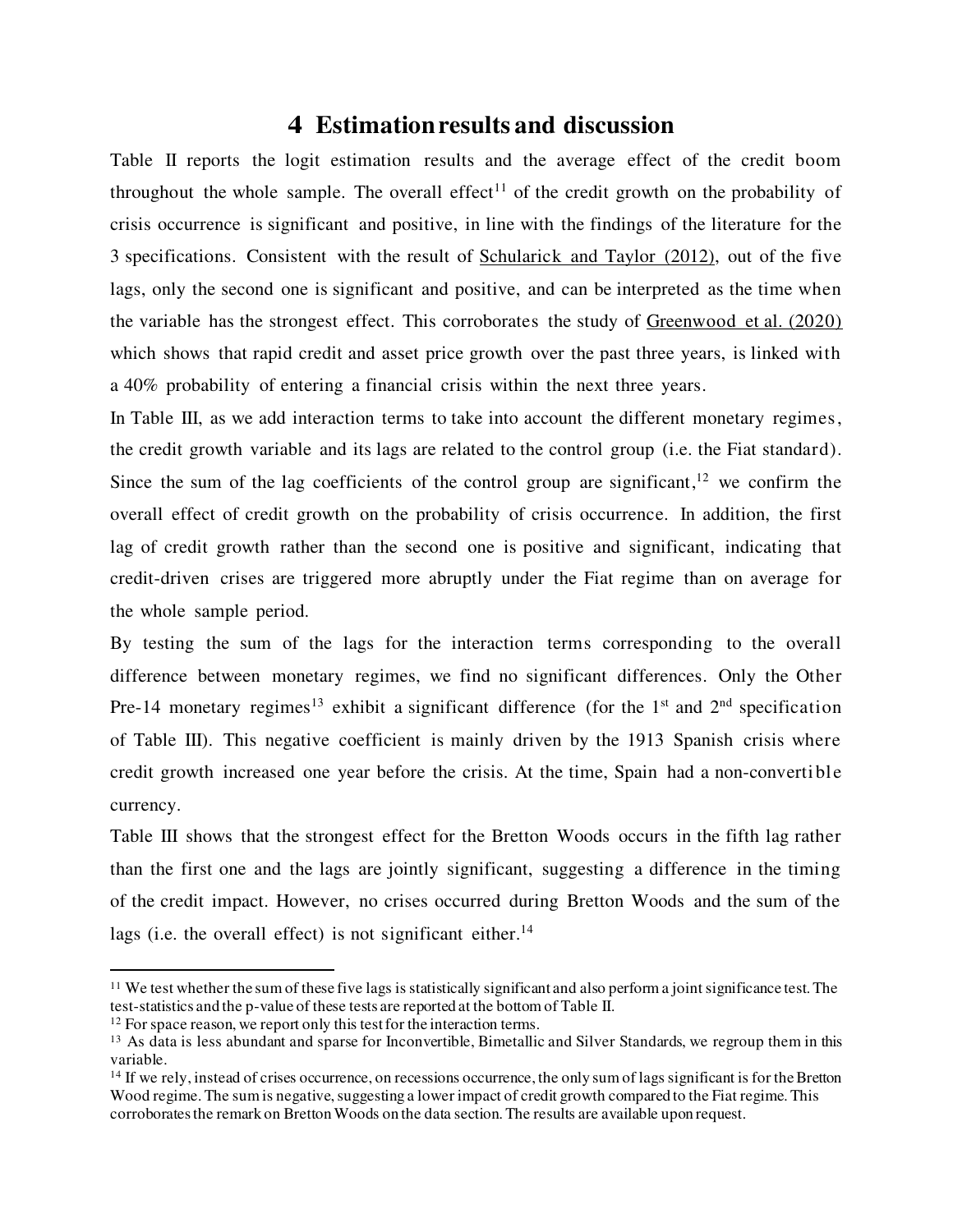Turning to the intensity of crises, we examine whether there is a difference between monetary regimes. Our motivation is to assess whether credit-driven bursts are less severe under the CGS in comparison with the Fiat regime. We could argue that, under the CGS, the rise of the discount rate after inflationary pressure can shorten the life-cycle of the credit bubble, therefore diminishing its impact. Table IV shows this is not the case. The overall effect of the credit growth interaction term with the CGS, that is when we test for the sum of the lags of this interaction term, is not significant by using the left-censoring Tobit. Notice that the model with OLS, in column 1, is not significant.

However, in Table V, by investigating the crisis' impact, irrespective of its origin, that is originating from a credit boom or not, the results are more nuanced. Indeed, during the Fiat regime, the real GDP per capita dropped a cumulative 11 percent below the trend (on 5 years span after a crisis) accompanied by a cumulative fall of real credit of 36 percent relative to trend. The impact is less strong for the CGS with a cumulative drop, for real GDP, of 4% relative to trend and a decline of real credit of 20 percent below the trend.

#### **5 Conclusion**

To conclude with [White \(2011\)](#page-13-1)'s hypothesis, our results are not sufficient to corroborate it and confirm that a credit-driven crisis is more a Fiat regime feature rather than a CGS one. The results are identical when we analyze potential differences in credit-driven crises severity. These results need, however, to be tempered. Indeed, in the same vein as [Bordo](#page-12-4)  [\(2018, p.341\),](#page-12-4) by comparing output losses by monetary regime, we find that the Classical Gold Standard is the significantly least affected by crises in terms of GDP per capita loss. However, this comparison of output losses is irrespective of the crisis' origin while our focus is on credit-driven crises. An area that needs to be explored is the inclusion of peripheral/developing countries to have a bigger picture of differences between monetary regimes with respect to credit-driven crises.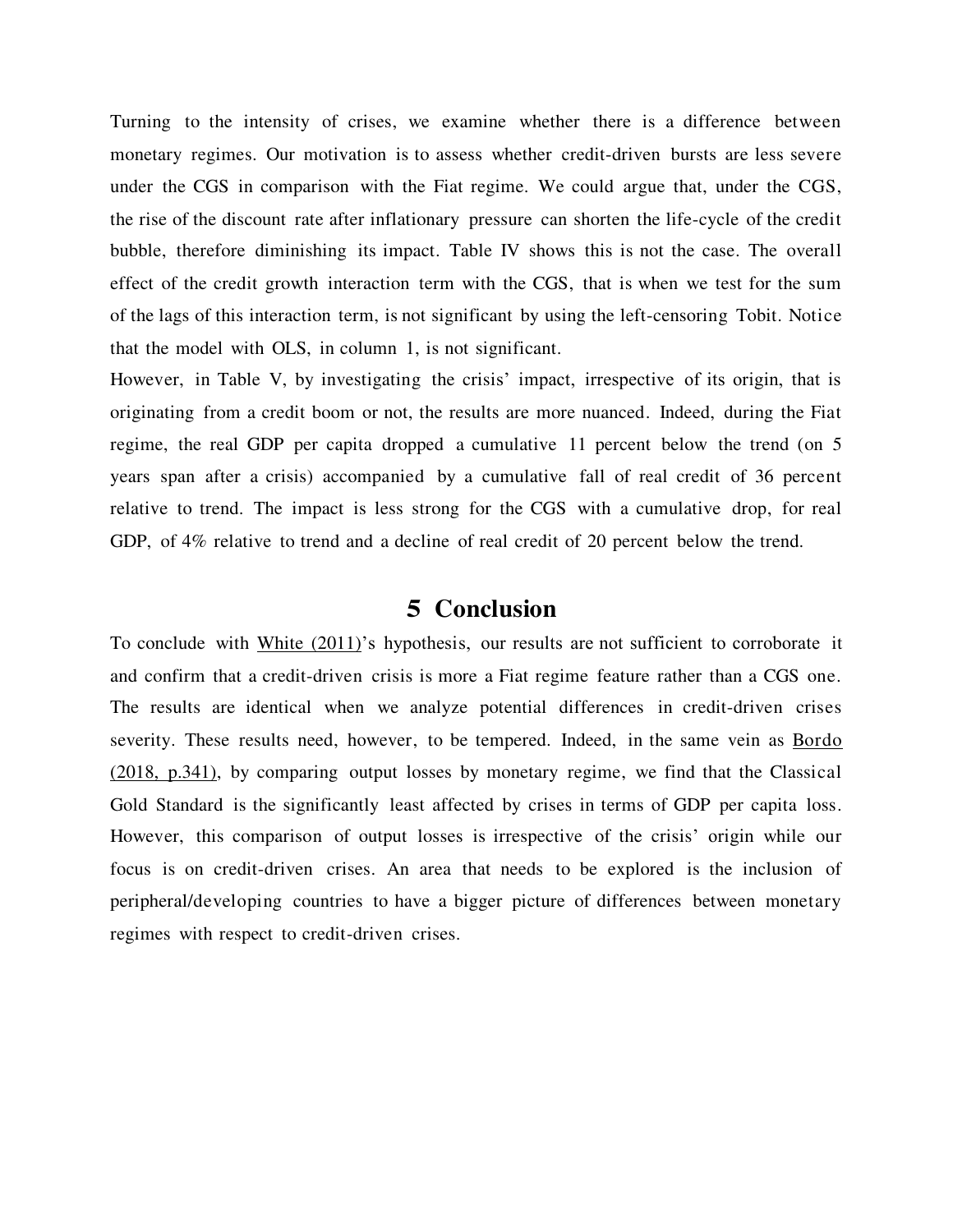| <b>VARIABLES</b>                            | $(1)$ Crisis   | Crisis<br>(2)  | Crisis<br>(3) |
|---------------------------------------------|----------------|----------------|---------------|
|                                             | Logit          | Logit          | Logit         |
|                                             |                |                |               |
| L.CreditGrowth                              | 0.106          | 0.0777         | 1.400         |
|                                             | (1.830)        | (1.971)        | (2.928)       |
| L <sub>2</sub> .CreditGrowth                | $5.741***$     | 6.455***       | 8.599***      |
|                                             | (1.510)        | (1.709)        | (2.457)       |
| L3.CreditGrowth                             | 0.924          | 1.073          | 2.182         |
|                                             | (1.297)        | (1.567)        | (3.334)       |
| L4.CreditGrowth                             | $-1.001$       | $-1.164$       | 4.284**       |
|                                             | (1.138)        | (1.182)        | (2.165)       |
| L5.CreditGrowth                             | 1.089          | 1.131          | $-2.078$      |
|                                             | (1.038)        | (1.174)        | (2.257)       |
|                                             |                |                |               |
| Controls <sup>16</sup>                      | N <sub>0</sub> | N <sub>0</sub> | Yes           |
| Country fixed effects                       | N <sub>0</sub> | Yes            | Yes           |
|                                             |                |                |               |
| Observations                                | 1820           | 1820           | 1651          |
| Test all lags equal zero $(\chi^2)$         | 28.01          | 22.26          | 29.67         |
| P-value                                     | 0.000          | 0.001          | 0.000         |
| Test Country FE equal zero $(\chi^2)$       | N/A            | 9.74           | 13.31         |
| P-value                                     | N/A            | 0.880          | 0.578         |
| Test all coefficients equal zero $(\chi^2)$ | 28.01          | 37.83          | 116.9         |
| P-value                                     | 0.000          | 0.014          | 0.000         |
| Test sum of lag coefficients (Z-test)       | 4.13           | 3.66           | 4.09          |
| P-value                                     | 0.000          | 0.000          | 0.000         |
| Pseudo R-squared                            | 0.035          | 0.056          | 0.161         |
|                                             |                |                |               |

Table II: Credit growth effect on crisis occurrence: Average effect<sup>15</sup>

Credit growth variable is presented with its 5 lags to ensure that we catch the effect of a whole cycle. The coefficients are not marginal effects of the independent variables but rather describe the rate of change in the log of the odds ratio following a variation of X. Robust standard errors in parentheses. \*\*\*  $p<0.01$ , \*\*  $p<0.05$ , \*  $p<0.1$ . For the tests at the end of the table, the values of the test statistics and p-values are shown instead.

<sup>&</sup>lt;sup>15</sup> That is, by taking the whole sample without the inclusion of interaction terms with monetary regimes.

<sup>&</sup>lt;sup>16</sup> For space reason, we present only the regression with all the controls (loans/GDP, GDP per capita growth, shortterm interest rate, inflation). The results are similar if we pair loans/GDP to each of them as [Schularick and Taylor](#page-13-0)  [\(2012](#page-13-0))'s methodology.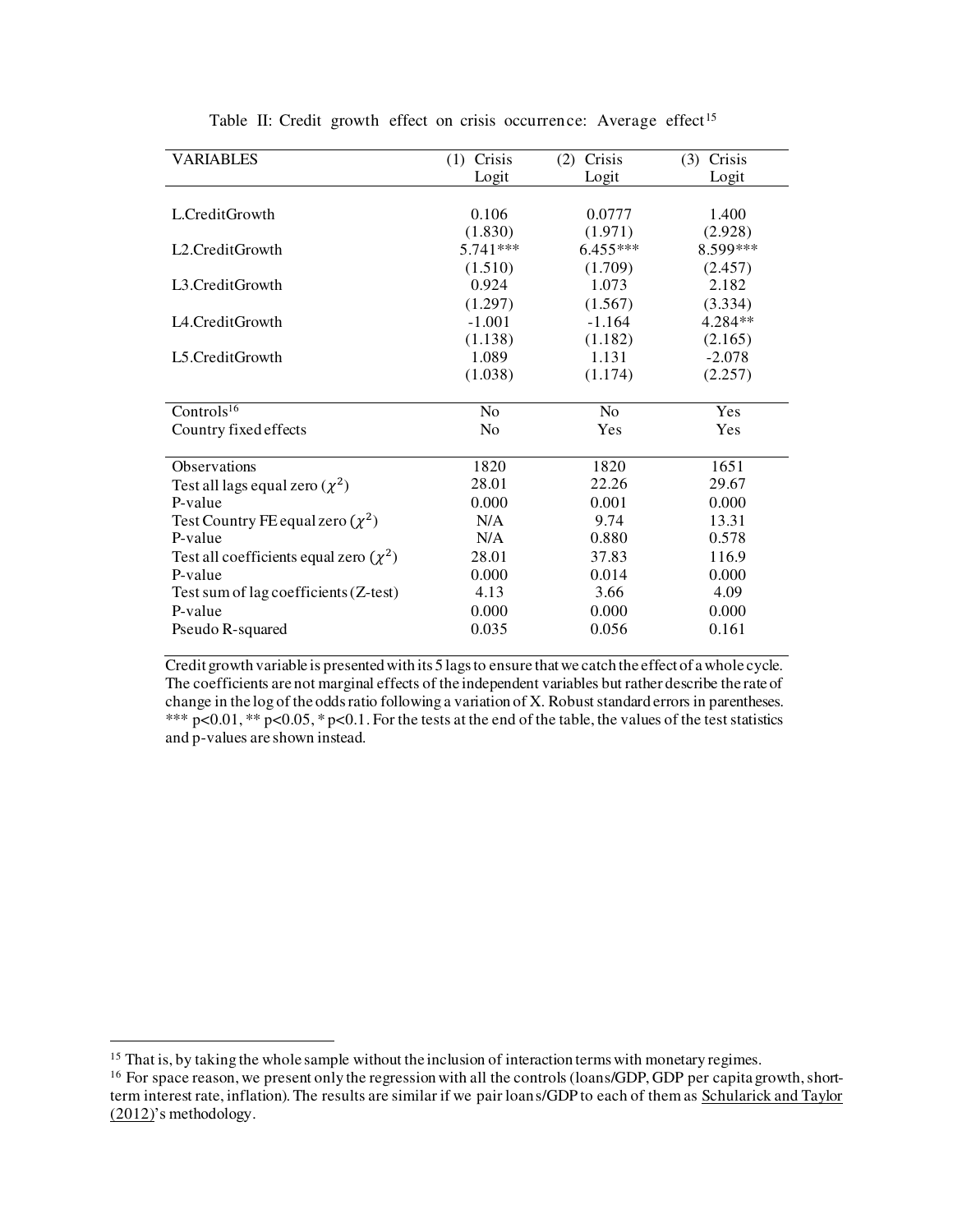| <b>VARIABLES</b>                               | Crisis: Logit<br>(1) | Crisis: Logit<br>(2) | $(3)$ Crisis: Logit |
|------------------------------------------------|----------------------|----------------------|---------------------|
| L.CreditGrowth                                 | 6.009                | 7.409*               | $13.97***$          |
|                                                | (3.702)              | (4.113)              | (4.678)             |
| L2.CreditGrowth                                | 2.978                | 2.661                | $-2.744$            |
|                                                | (4.240)              | (4.635)              | (5.525)             |
| L3.CreditGrowth                                | 6.121                | 7.026                | 4.287               |
|                                                | (5.159)              | (5.538)              | (7.202)             |
| L4.CreditGrowth                                | 7.589                | 8.551                | 9.554               |
|                                                | (5.563)              | (5.990)              | (8.680)             |
| L5.CreditGrowth                                | $-5.967$             | $-5.278$             | $-7.564$            |
|                                                | (4.183)              | (4.349)              | (5.300)             |
| L.CreditGrowth×ClassicalGoldStandard           | $-3.403$             | $-4.400$             | $-13.79**$          |
|                                                | (5.338)              | (6.020)              | (6.872)             |
| L5.CreditGrowth×ClassicalGoldStandard          | 8.786*               | 8.712*               | 11.97*              |
|                                                | (4.683)              | (4.954)              | (6.113)             |
| L.CreditGrowth×OtherPre14Regimes               | $-11.80*$            | $-15.00**$           | $-21.49***$         |
|                                                | (6.637)              | (6.986)              | (7.204)             |
| L2.CreditGrowth×OtherPre14Regime               | 1.298                | 2.239                | $15.77**$           |
|                                                | (5.638)              | (6.068)              | (6.851)             |
| L. CreditGrowth×Interwar                       | $-3.303$             | $-4.183$             | $-11.48**$          |
|                                                | (4.030)              | (4.398)              | (5.481)             |
| L2.CreditGrowth×Interwar                       | 4.334                | 5.531                | 12.36*              |
|                                                | (4.866)              | (5.364)              | (7.118)             |
| L5.CreditGrowth×Interwar                       | 8.760*               | 7.779                | 8.041               |
|                                                | (4.545)              | (4.793)              | (6.299)             |
| L3. CreditGrowth×BrettonWoods                  | $10.73*$             | $11.65*$             | 22.98**             |
|                                                | (5.563)              | (6.017)              | (8.961)             |
| L5.CreditGrowth×BrettonWoods <sup>17</sup>     | $-21.04*$            | $-22.25**$           | $-23.91**$          |
|                                                | (10.82)              | (10.24)              | (10.29)             |
| Monetary Regime binaries (except Fiat)         | Yes                  | Yes                  | Yes                 |
| Controls <sup>18</sup>                         | No                   | N <sub>o</sub>       | Yes                 |
| Country fixed effects                          | N <sub>o</sub>       | Yes                  | Yes                 |
| Observations                                   | 1467                 | 1467                 | 1335                |
| Test Country FE equal zero $(\chi^2)$          | N/A                  | 14.48                | 20.83               |
| P-value                                        | N/A                  | 0.563                | 0.142               |
| Test all coefficients equal zero $(\chi^2)$    | 91.61                | 135.8                | 146.3               |
| P-value                                        | 0.000                | 0.000                | 0.000               |
| Test sum of lag of interaction terms (Z-test): | $-0.28$              | $-0.45$              | 0.06                |
| Classical Gold Standard. P-value:              | 0.783                | 0.655                | 0.949               |
| Test sum of lag of interaction terms (Z-test): | $-3.41$              | $-3.39$              | $-0.60$             |
| Other Pre14 Regimes. P-value:                  | 0.001                | 0.001                | 0.551               |
| Test sum of lag of interaction terms (Z-test): | $-0.47$              | $-0.71$              | $-0.07$             |
| Interwar Regimes. P-value:                     | 0.638                | 0.478                | 0.945               |
| Test sum of lag of interaction terms (Z-test): | $-0.81$              | $-0.70$              | 0.23                |
| Bretton Woods. P-value:                        | 0.418                | 0.485                | 0.816               |
| Pseudo R-squared                               | 0.097                | 0.127                | 0.214               |

Table III: Credit growth effect on crisis occurrence: Differences between Classical Gold Standard/Other Pre-14 Regimes/Interwar Regimes/Bretton Woods vs Fiat Regime

The credit growth variable is presented with its 5 lags to ensure that we catch the effect of a whole cycle. This variable, alone, refers to the Fiat credit growth as this is the control group. Notice that coefficients are not marginal effects of the independent variables but rather describe the rate of change in the log of the odds ratio following a variation of X. Robust standard errors in parentheses. \*\*\* p*<*0.01, \*\* p*<*0.05, \* p*<*0.1 For the tests at the end of the table, the values of the test statistics and p-values are shown instead.

<sup>&</sup>lt;sup>17</sup> For space reason, we do not show the lags that are not significant, but they are well included in the regressions.

<sup>&</sup>lt;sup>18</sup> We present only the regression with all the controls (loans/GDP, GDP per capita growth, short-term interest rate, inflation). The results are similar if we pair loans/GDP to each of them a[s Schularick and Taylor \(2012](#page-13-0))'s methodology. Results are available upon request.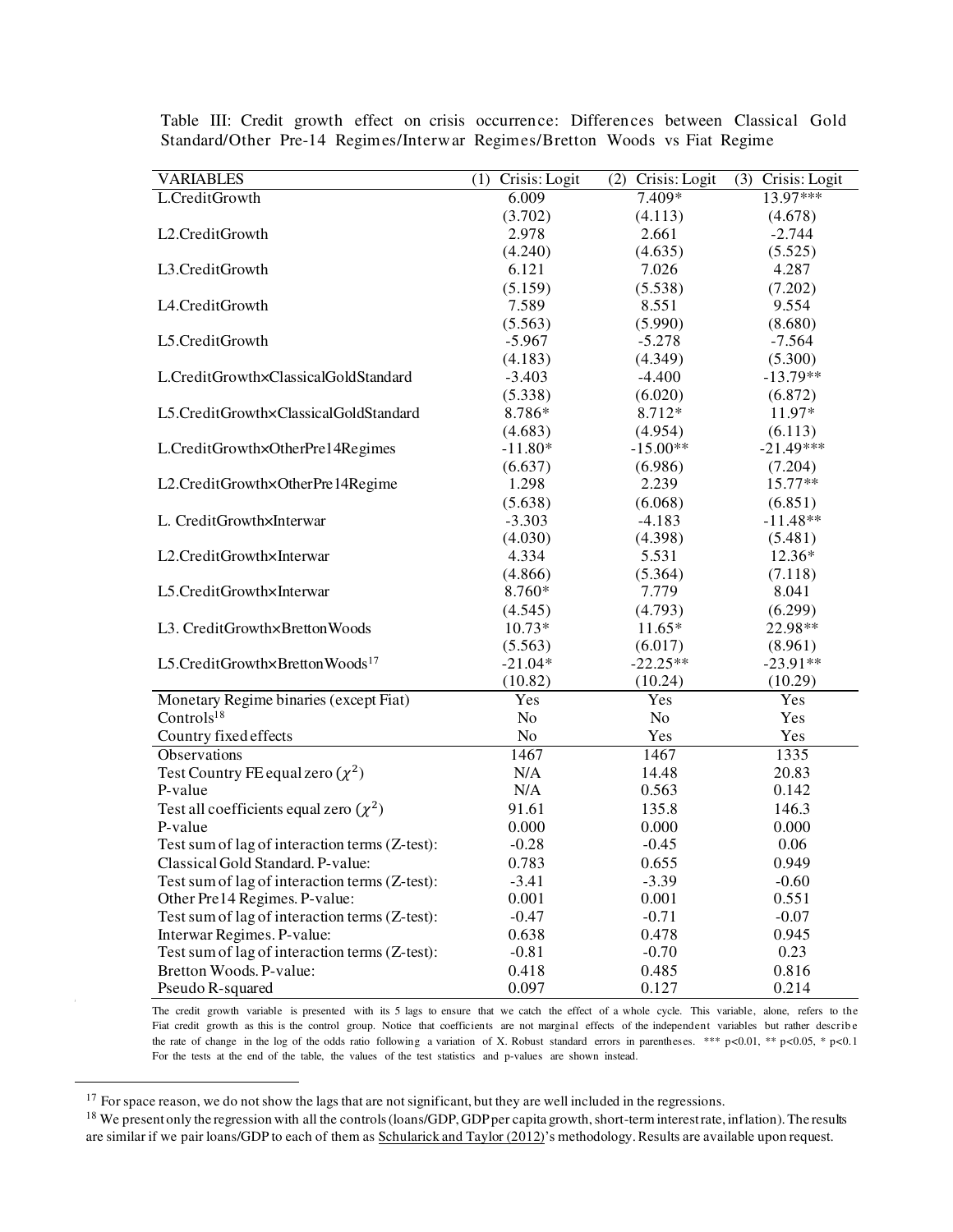| <b>VARIABLES</b>                               | (1) Crisis Intensity | (2) Crisis Intensity |  |
|------------------------------------------------|----------------------|----------------------|--|
|                                                | OLS with zero values | Tobit left-censored  |  |
| L.CreditGrowth                                 | $2.674*$             | 39.04                |  |
|                                                | (1.473)              | (63.93)              |  |
| L <sub>2</sub> .CreditGrowth                   | 0.191                | $-63.58$             |  |
|                                                | (1.480)              | (78.31)              |  |
| L3.CreditGrowth                                | 3.356                | $216.5*$             |  |
|                                                | (2.495)              | (121.3)              |  |
| L4.CreditGrowth                                | 0.995                | $-1.724$             |  |
|                                                | (1.756)              | (167.2)              |  |
| L5.CreditGrowth                                | $-0.494$             | $-51.34$             |  |
|                                                | (1.552)              | (103.4)              |  |
| L2.CreditGrowth×OtherPre14Regimes              | $-0.664$             | 180.4*               |  |
|                                                | (2.054)              | (97.17)              |  |
| L3.CreditGrowth×OtherPre14Regimes              | $-3.706$             | $-257.7*$            |  |
|                                                | (2.812)              | (137.7)              |  |
| L2.CreditGrowth×Interwar                       | 17.24**              | 170.2*               |  |
|                                                | (8.095)              | (93.37)              |  |
| L3.CreditGrowth×Interwar                       | $-8.846*$            | $-299.3**$           |  |
|                                                | (4.541)              | (139.5)              |  |
| L4.CreditGrowth×BrettonWoods                   | 1.701                | $-2,696***$          |  |
|                                                | (1.719)              | (306.8)              |  |
| L5.CreditGrowth×BrettonWoods <sup>19</sup>     | 0.434                | $-2,274***$          |  |
|                                                | (1.755)              | (551.8)              |  |
| Monetary Regime binaries (except Fiat)         | Yes                  | Yes                  |  |
| Controls <sup>20</sup>                         | Yes                  | Yes                  |  |
| Country fixed effects                          | Yes                  | Yes                  |  |
| Observations                                   | 1715                 | 1715                 |  |
| Test country fixed effects (F-test)            | 1.400                | 3.540                |  |
| P-value                                        | 0.131                | 0.000                |  |
| Test for all coefficients equal zero (F-test)  | 0.670                | $-21$                |  |
| P-value                                        | 0.977                |                      |  |
| Test sum of lag of interaction terms (t-test): | $-0.59$              | $-0.34$              |  |
| Classical Gold Standard. P-value:              | 0.554                | 0.735                |  |
| Test sum of lag of interaction terms (t-test): | $-2.14$              | $-0.80$              |  |
| Other Pre14 Regimes. P-value:                  | 0.033                | 0.425                |  |
| Test sum of lag of interaction terms (t-test): | 1.41                 | 0.26                 |  |
| Interwar Regimes. P-value:                     | 0.160                | 0.794                |  |
| Test sum of lag of interaction terms (t-test): | $-0.42$              | $-8.60$              |  |
| Bretton Woods. P-value:                        | 0.674                | 0.000                |  |
| R-squared/Pseudo R-squared                     | 0.120                | 0.187                |  |

Table IV: Credit-Driven Crises Intensities: Differences between Classical Gold Standard/Other Pre-14 Regimes/Interwar Regimes/Bretton Woods vs Fiat Regime

The credit growth variable is presented with its 5 lags to ensure that we catch the effect of a whole cycle. This variable, alone, refers to the Fiat credit growth as this is the reference group. Notice that the coefficients for the Tobit estimation are not marginal effects. Robust standard errors in parentheses. \*\*\*  $p < 0.01$ , \*\*  $p$ For the tests at the end of the table, the values of the test statistics and p-values are shown instead.

<sup>&</sup>lt;sup>19</sup> For space reason, we do not show the lags that are not significant, but they are well included in the regressions. The significance of the interaction terms depends on the controls included in the regression. However, the sign of these coefficients is usually similar regardless of the controls applied. Results are available upon request.

<sup>&</sup>lt;sup>20</sup> We present only the regression with all the controls (loans/GDP, GDP per capita growth, short-term interest rate, inflation).

<sup>&</sup>lt;sup>21</sup> The F-stat is not reported when we add all controls, however, with other group of controls, the F-stat is high and significant at 1%.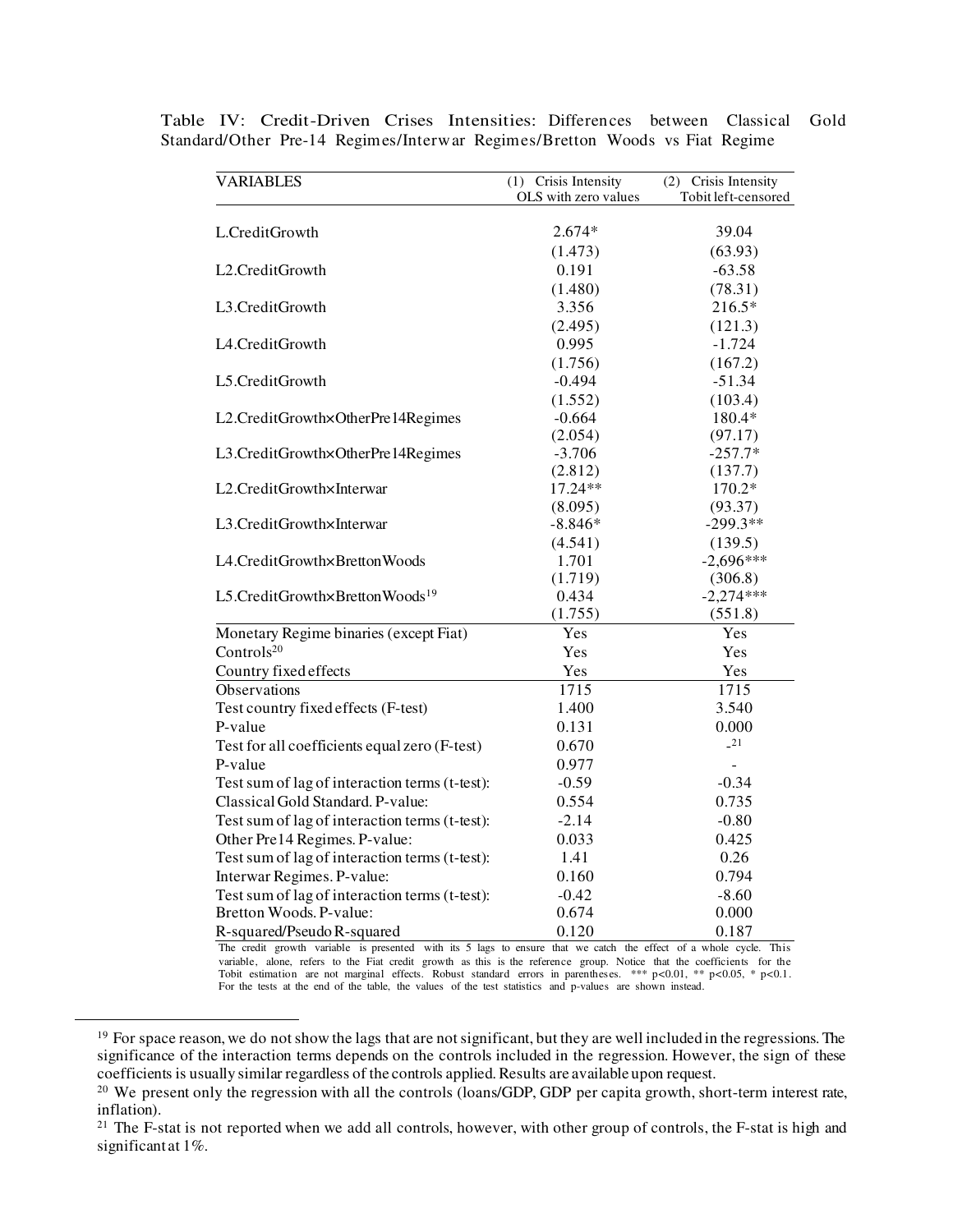| Cumulative $\Delta$ log level<br>effect on a 5 years<br>window after a crisis<br>vs non-crisis trend of: | Classical<br>(1)<br>Gold<br>Standard | (2)<br>Other<br>Pre14<br>Regimes | (3)<br>Interwar<br>regimes | <b>B</b> retton<br>(4)<br>Woods | Fiat<br>(5)<br>Regime |
|----------------------------------------------------------------------------------------------------------|--------------------------------------|----------------------------------|----------------------------|---------------------------------|-----------------------|
| Credit growth :                                                                                          | $-0.200***$                          | $-0.732***$                      | $-0.429***$                | $0.130*$                        | $-0.364***$           |
| $\Delta$ log(credit)                                                                                     | (0.042)                              | (0.279)                          | (0.085)                    | (0.070)                         | (0.035)               |
| Real GDP per capita                                                                                      | $-0.039*$                            | 0.021                            | $-0.092*$                  | $-0.021$                        | $-0.113***$           |
| $growth: \Delta log(rgdppc)$                                                                             | (0.021)                              | (0.042)                          | (0.048)                    | (0.025)                         | (0.012)               |
| Real GDP growth:                                                                                         | $-0.034$                             | 0.021                            | $-0.120**$                 | 0.022                           | $-0.097***$           |
| $\Delta$ log(rgdp)                                                                                       | (0.021)                              | (0.048)                          | (0.048)                    | (0.025)                         | (0.012)               |

Table V: Cumulative Δlog effect on a 5 years window after a crisis vs non-crisis trend

Country fixed effect applied for each regression. Standard errors in parentheses. \*\*\* p<0.01, \*\* p<0.05, \*p<0.1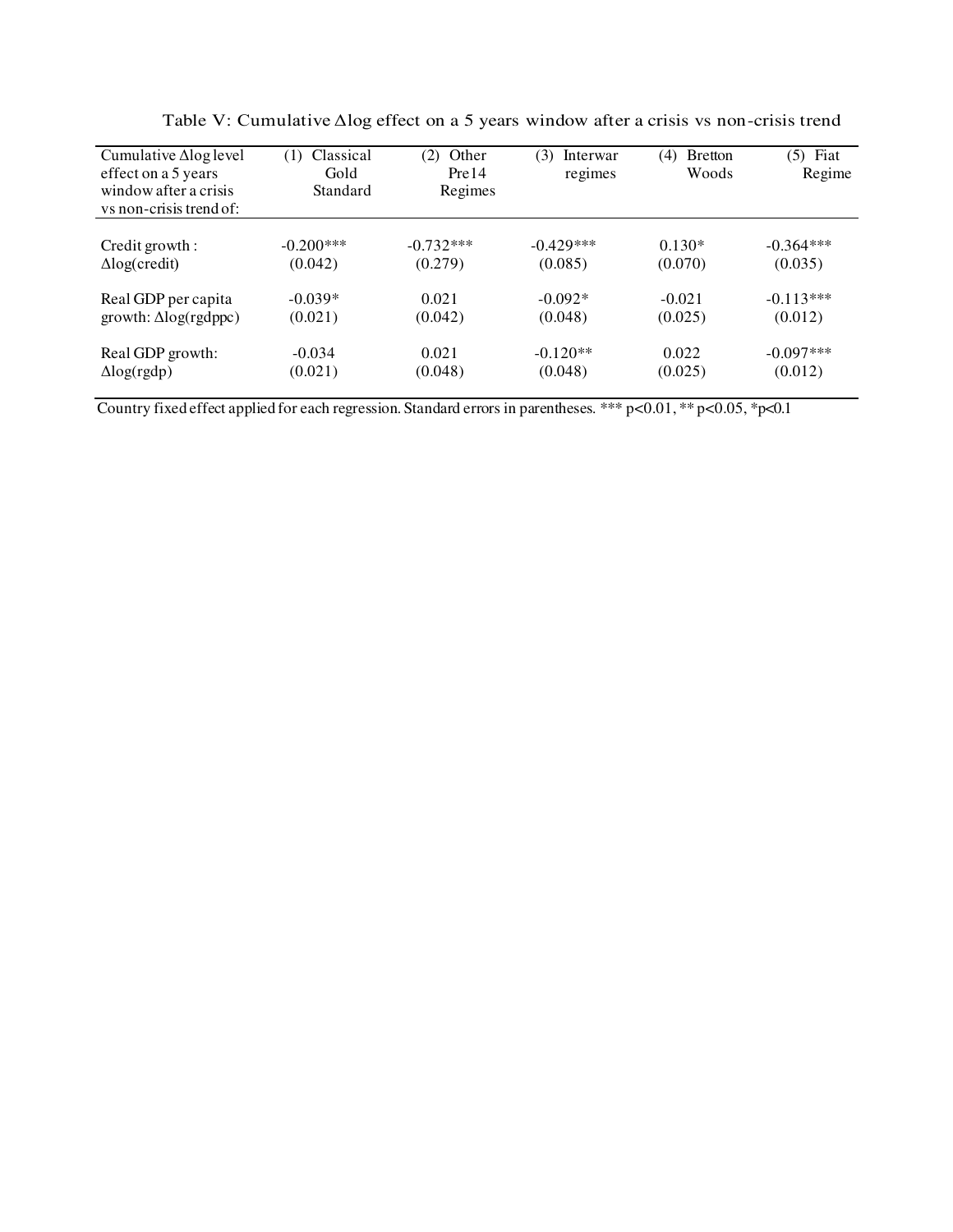#### **References**

Bordo, M. D., Eichengreen, B., and Irwin, D. A. (1999) "Is globalization today different than globalization a hunderd years ago?*"* NBER Working Paper 7195.

<span id="page-12-11"></span>Bordo, M. D. and Schwartz, A. J. (1999) "Monetary policy regimes and economic performance: The historical record" In *Handbook of Macroeconomics* by Taylor, J. B. and Woodford, M., Eds., Elsevier, 149–234.

Bordo, M.D., Redish, A. and Rockoff, H. (2014) "Why didn't Canada have a banking crisis in 2008 (or in 1930, or 1907, or …)?" *The Economic History of Review* 68(1), 218-243.

<span id="page-12-0"></span>Bordo, M. and Meissner, C. (2016) "Fiscal and financial crises" In *Handbook of Macroeconomics* by J. B. Taylor & Harald Uhlig, Eds., Elsevier, 355–412.

<span id="page-12-4"></span>Bordo, M. D. (2018) "An historical perspective on the quest for financial stability and the monetary policy regime" *The Journal of Economic History* 78(2), 319–357.

<span id="page-12-2"></span>Borio, C. (2014) "The financial cycle and macroeconomics: What have we learnt?" *Journal of Banking & Finance* 45, 182–198.

<span id="page-12-5"></span>Garrison, R. W. (2006) "From Keynes to Hayek: The marvel of thriving macroeconomies" *The Review of Austrian Economics* 19(1), 5–15.

<span id="page-12-3"></span>Greenwood, R., Hanson, S. G., Shleifer, A., & Sørensen, J. A. (2020) "Predictable Financial Crises" Harvard Business School Working Paper number 20-130.

<span id="page-12-10"></span>Harris, M., Reinhart C. M., and Rogoff, K.S. (2014) "Output Cycles and Financial Crises, 1800–2013" Unpublished.

<span id="page-12-9"></span>López-Córdova, J. E. and Meissner, C. M. (2003) "Exchange-rate regimes and international trade: Evidence from the classical gold standard era" *American Economic Review* 93(1), 344-353.

<span id="page-12-1"></span>Jordà, O., Schularick, M., and Taylor, A. M. (2011) "Financial crises, credit booms, and external imbalances:140 years of lessons*" IMF Economic Review* 59(2), 340– 378.

<span id="page-12-7"></span>Jordà, O., Schularick, M., and Taylor, A. M. (2016) "Macrofinancial History and the New Business Cycle Facts*" NBER Macroeconomics Annual* 31(1), 213–263.

<span id="page-12-6"></span>Meissner, C. M. (2013) "Capital Flows, Credit Booms, and Financial Crises in the Classical Gold Standard Era" NBER Working Papers 18814.

<span id="page-12-8"></span>Officer, L. H. (2008) "Gold standard" EH.Net Encyclopedia, edited by Robert Whaples URL <http://eh.net/encyclopedia/gold-standard/>